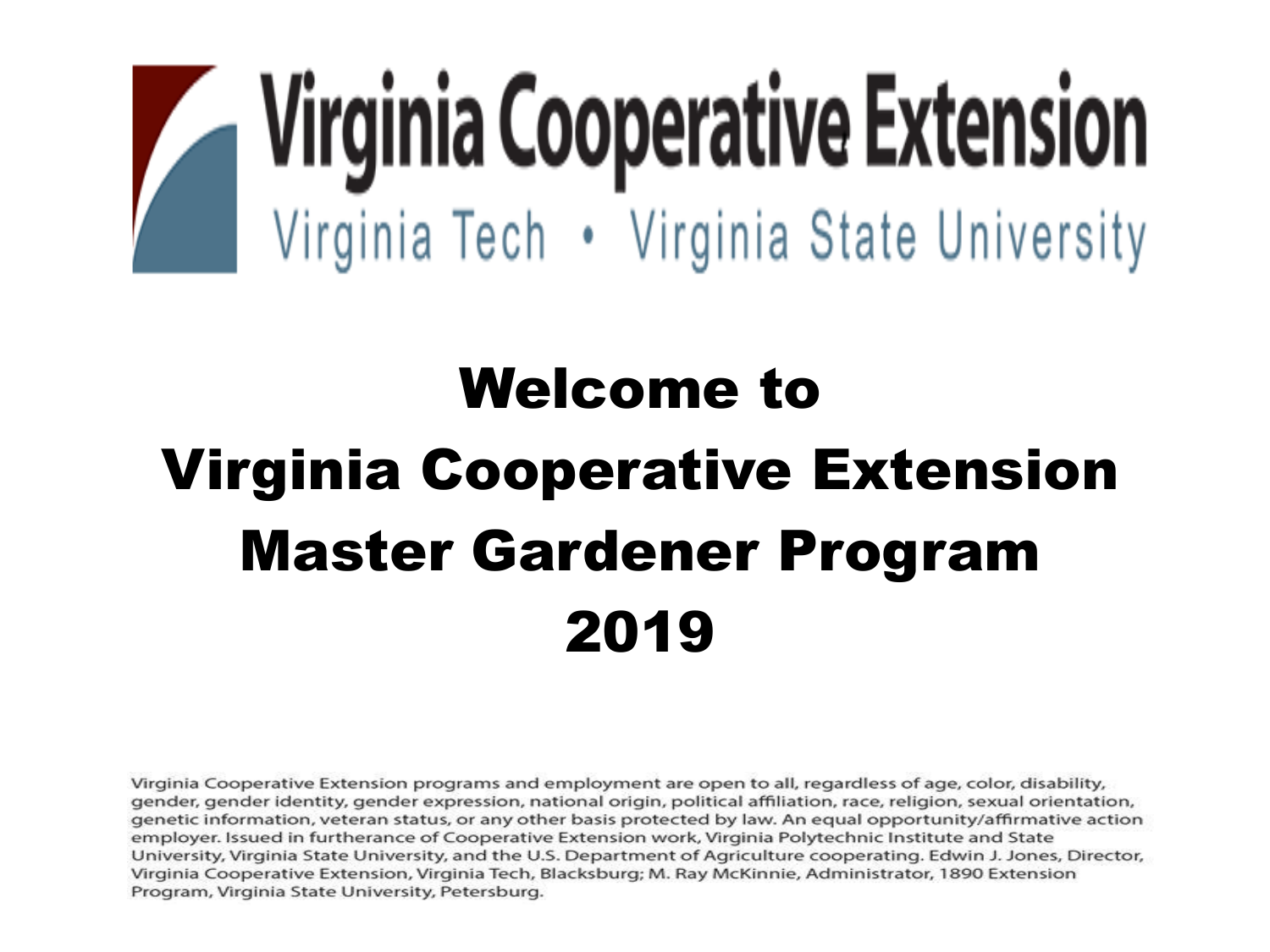### First Agricultural College Established

- 1855 the Agricultural College of Michigan was established by Gov. Kinsley S. Bingham
- Served as the prototype for other agricultural programs
- Mission statement:
	- to democratize higher education and expand its opportunities based on merit, not social class
	- to find practical applications for scientific research and technological innovations
	- to make public service an essential part of higher education's mandate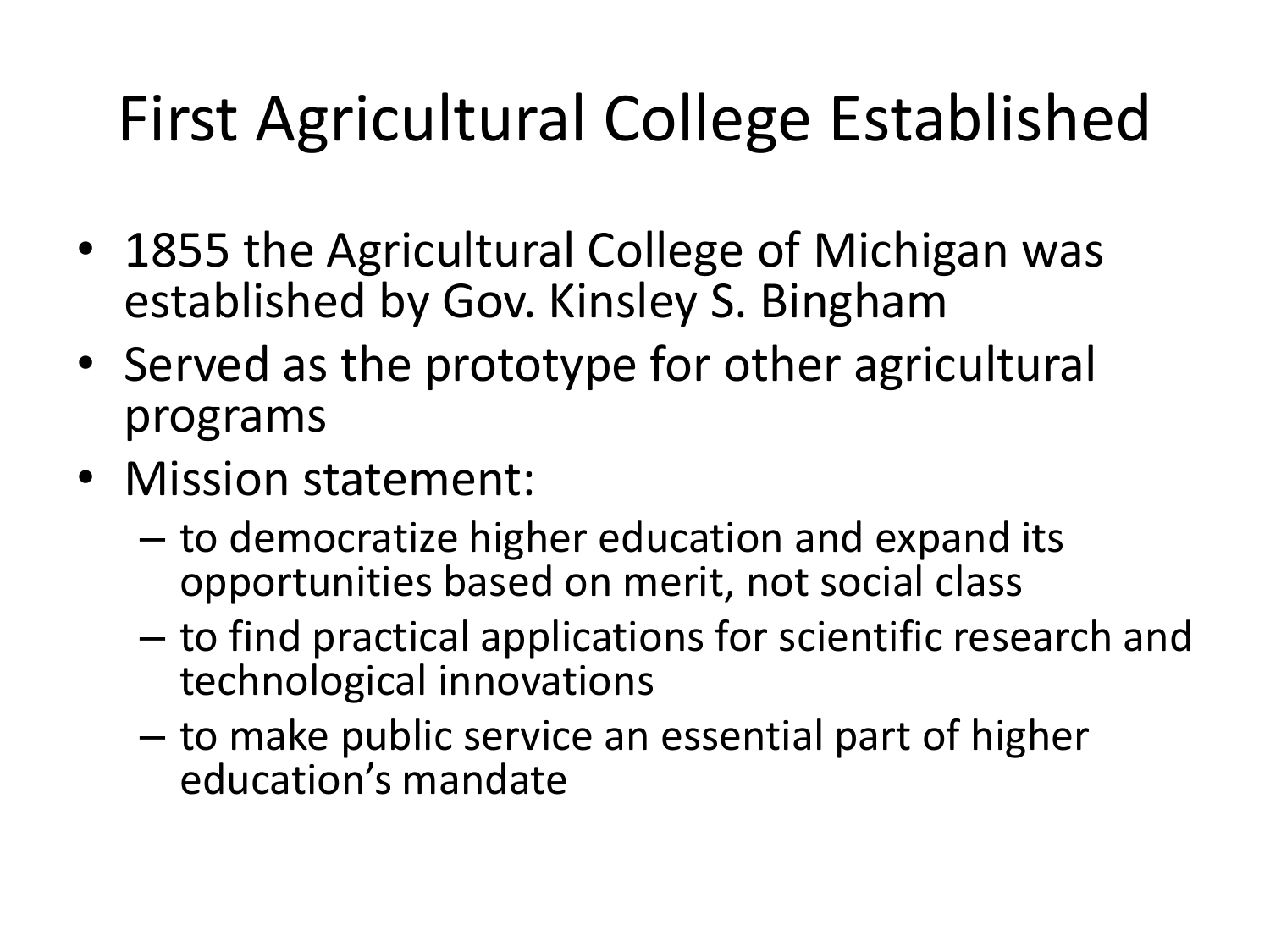## Morrell Act of 1862

- Introduced by Congressman Justin Morrell of Vermont in June of 1862
- Signed by Pres. Abraham Lincoln
- 30,000 acres of Federal land for each congressional member
- Proceeds of sale of land went to establish colleges that taught agricultural and mechanical arts
- 69 colleges were funded by land grants
- VT (1872) and VSU (1882) are land-grant colleges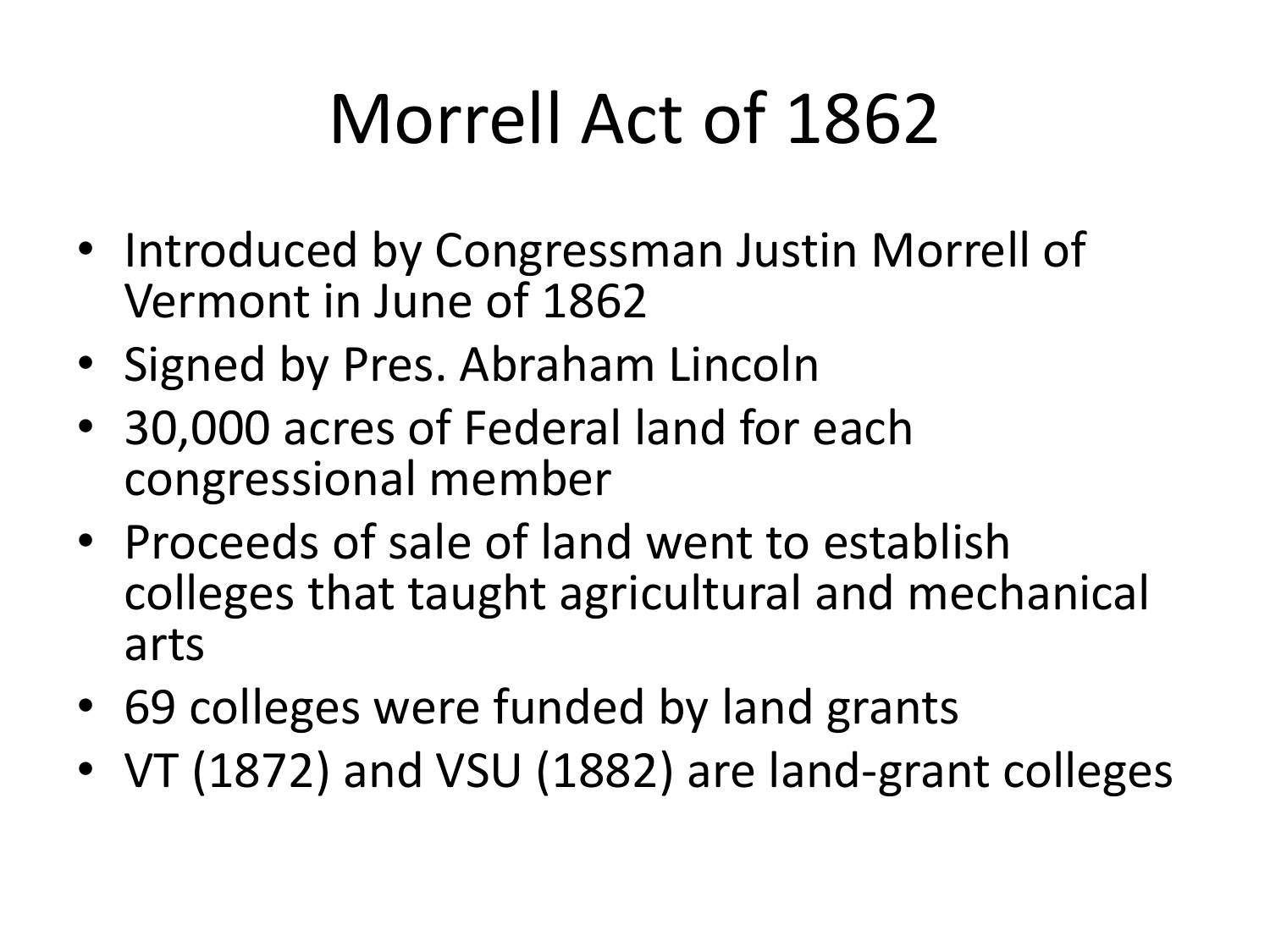### Hatch Act of 1887

- Congressman William Hatch, Missouri
- Signed by Pres. Grover Cleveland
- Provide facilities for colleges to conduct agricultural research and experiment stations
	- Soil and water use and conservation
	- Animal production, protection and health
	- Processing and utilization of agricultural products
	- Forestry and range management
	- Aquaculture
	- Home economics and human nutrition
	- Biotechnology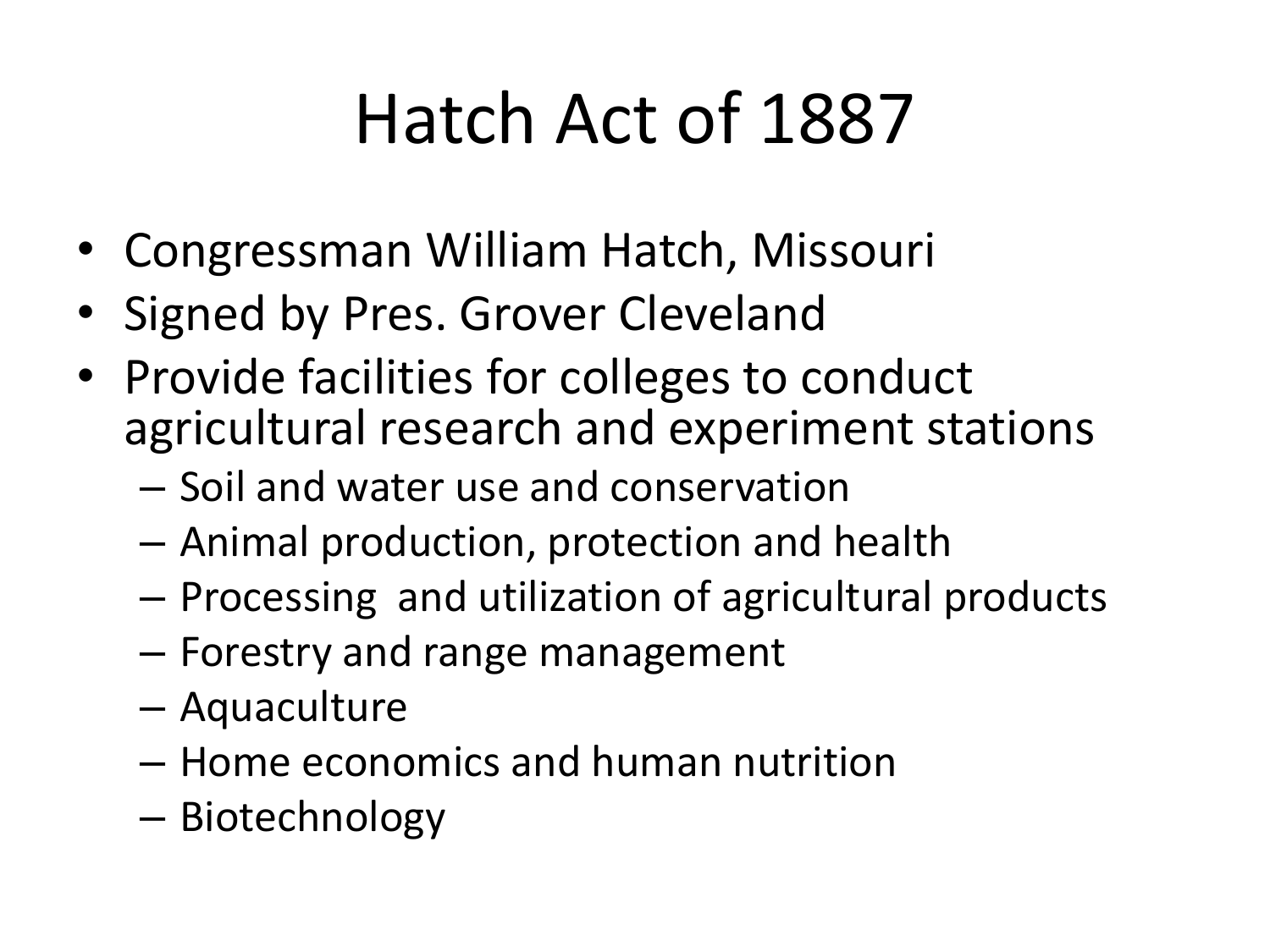### Demonstration Farms - 1903

- Special agent Seaman Knapp from US Dept. Ag
- Developed first demonstration farm
- Texas response to cotton boll weevil
- Established best practices for pest control
- Traveling demo program to farms
- By 1904 33 agents for demo farms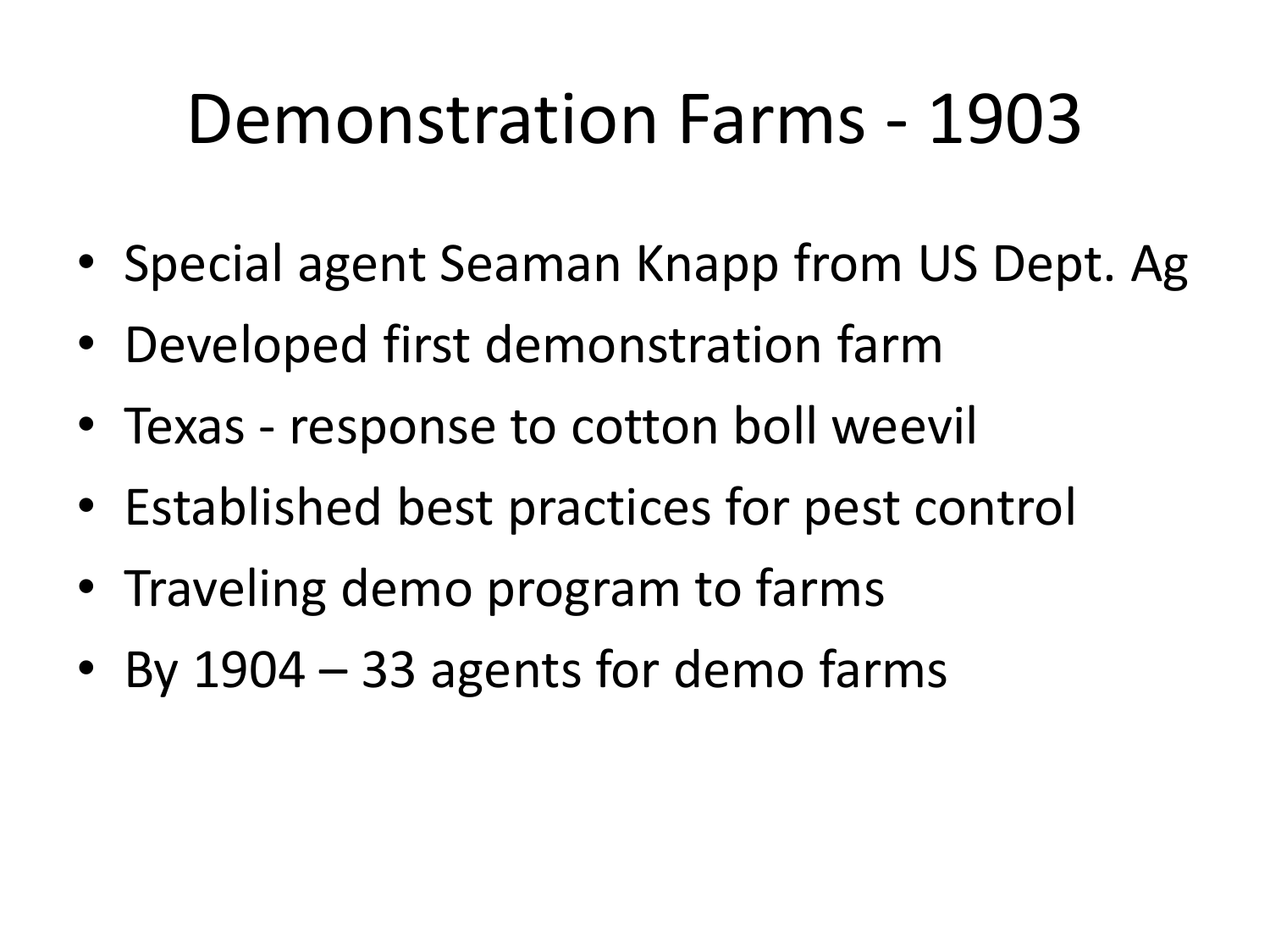### First Agents and Youth Groups

- 1906 W. C. Stallin became first paid county Agriculture Agent in Texas
- 1906 J. B. Pierce first African-American agent
- 1907 T. O. Sandy Burkeville, VA became first Agriculture Agent in Virginia
- 1908 boys corn clubs organized in VA
- 1910 girls tomato canning club
- Forerunners of 4-H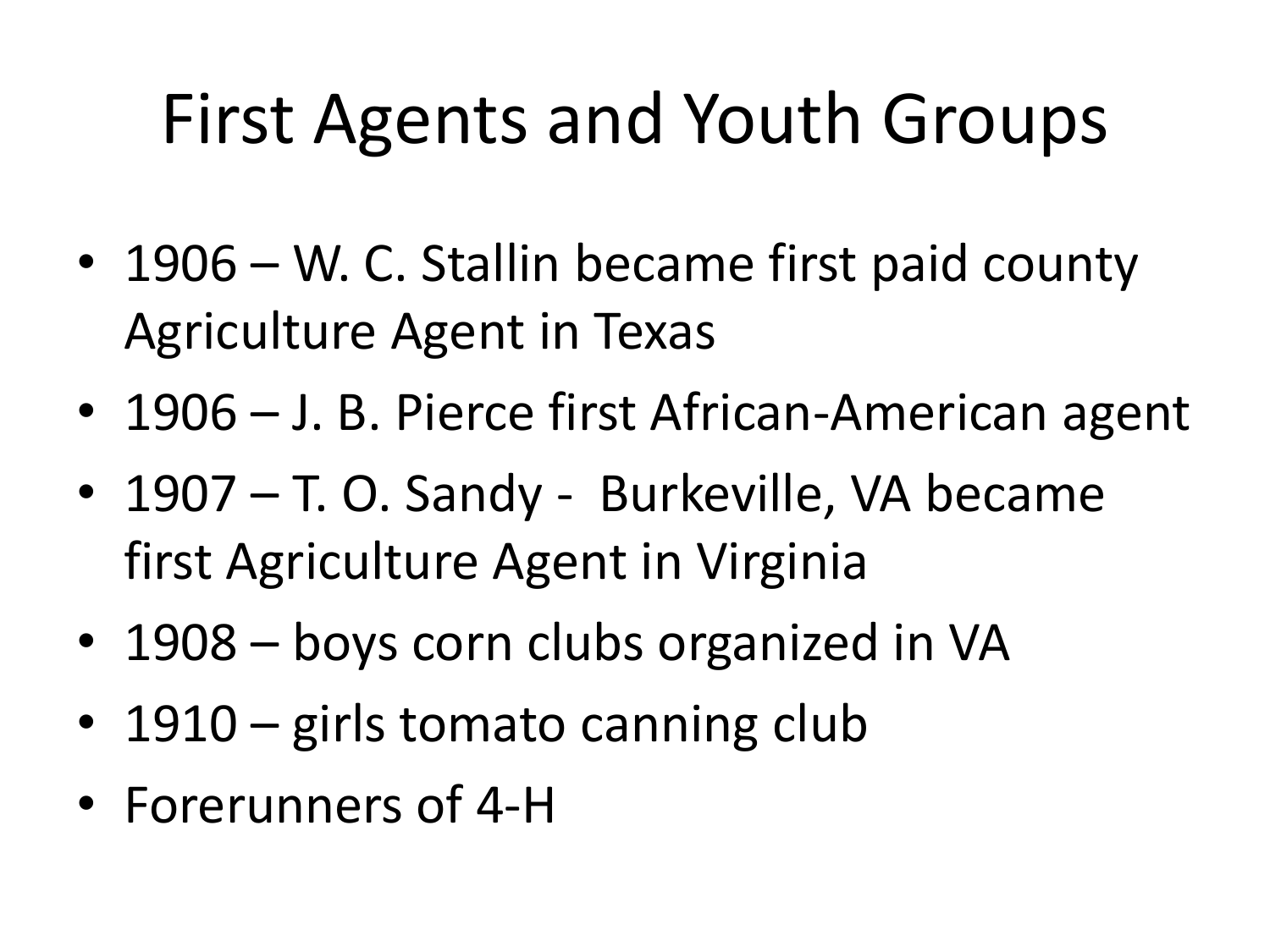

To Make the Best Better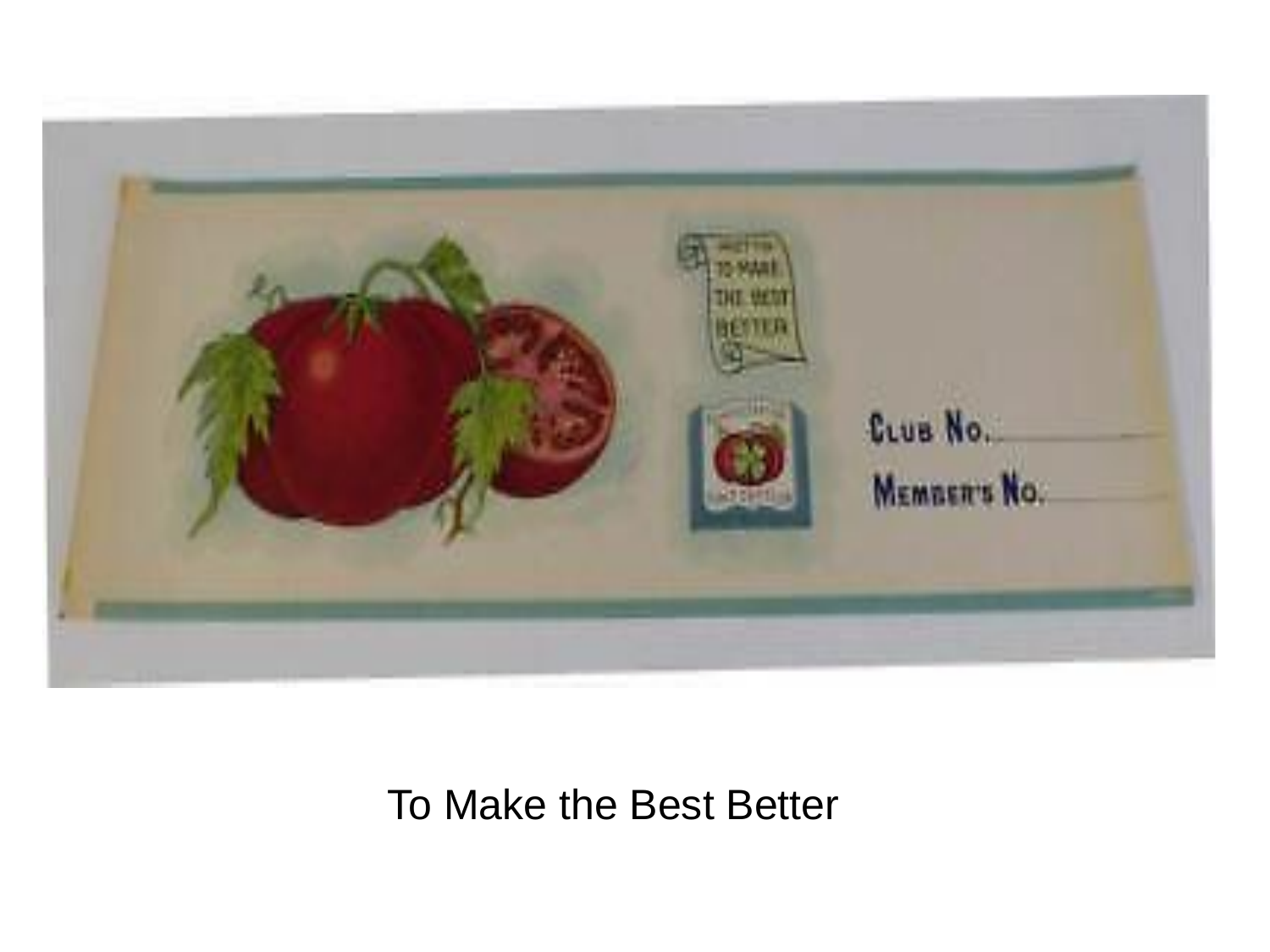### Smith-Lever Act of 1914

- Senator Hoke Smith, Georgia
- Congressman Asbury Lever, South Carolina
- Signed by Pres. Woodrow Wilson
- Established a national Extension Service
- Extended outreach programs through land-grant colleges to educate citizens in advances in agricultural practices
- Established reporting requirements for land-grant recipients
- ext.vt.edu search on history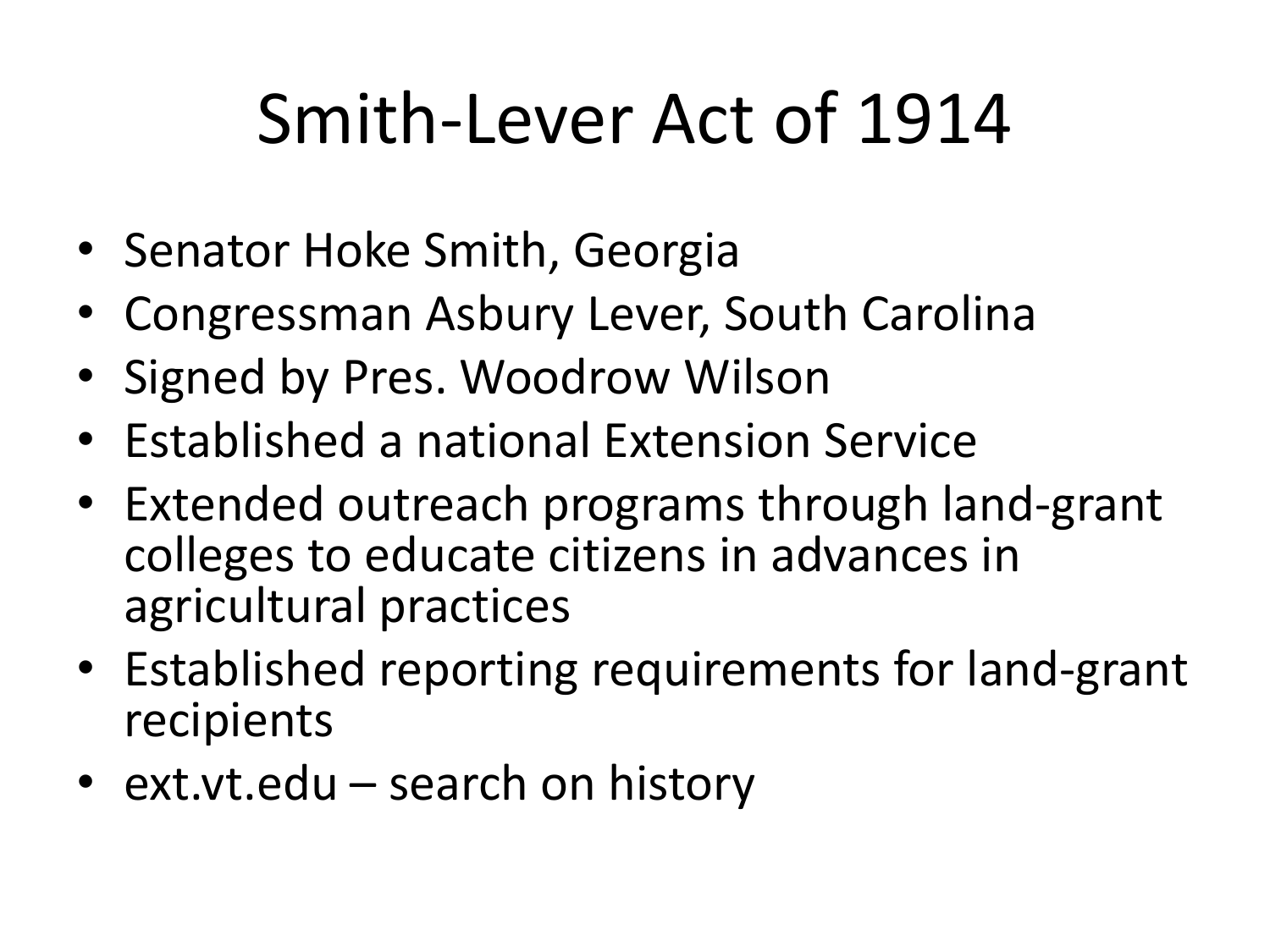### Framework for MG Program

- Framework for activities between MG program, VCE and land-grant colleges
	- Research performed at university level
	- Findings are published
	- VCE disseminates information to educators
	- Educators inform public through out-reach
		- Help Desk
		- Plant clinics
		- Speakers Bureau
		- Home Gardening Series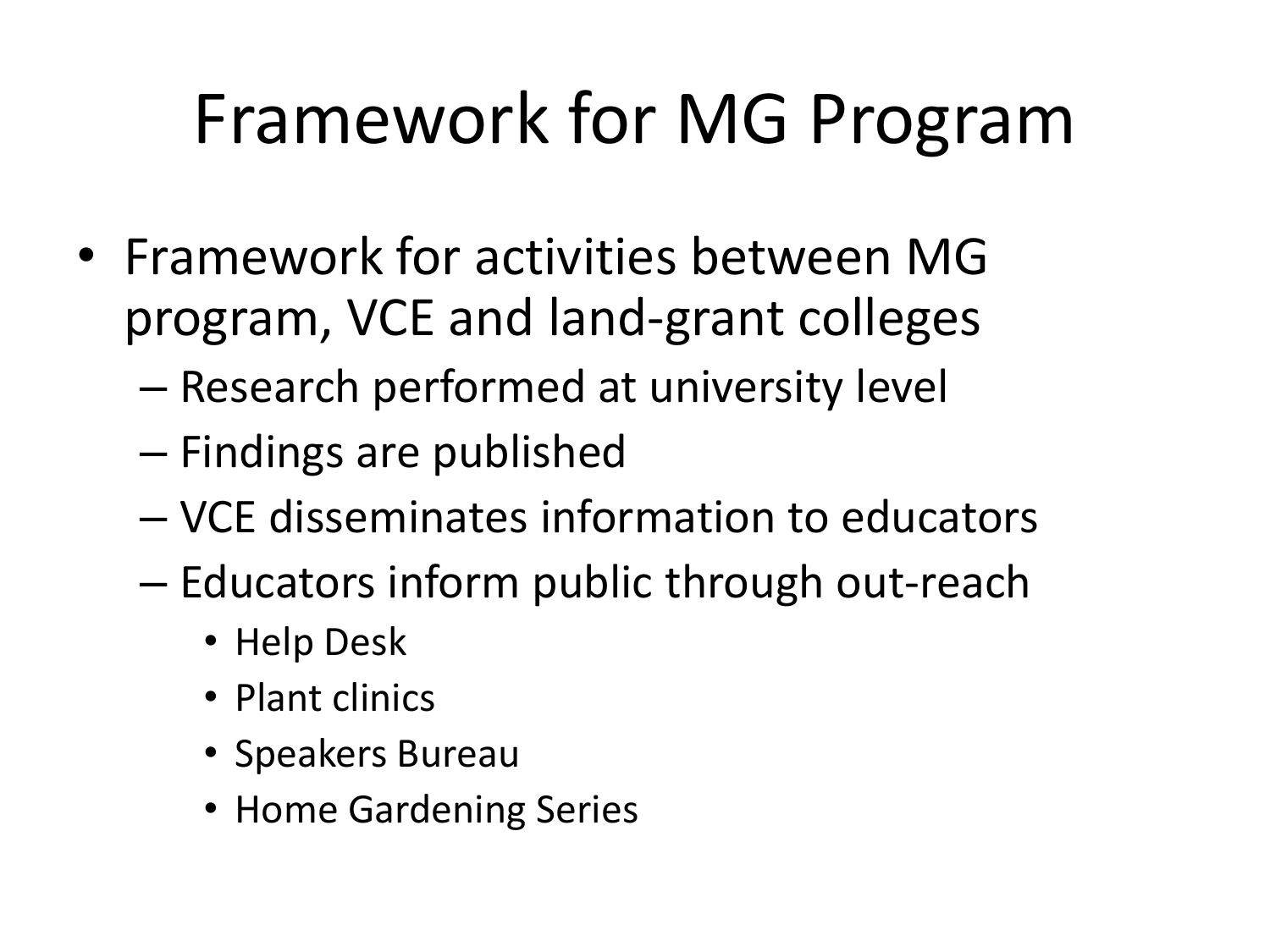### **Virginia Cooperative Extension**

Virginia Tech . Virginia State University



Southwest  $\square$ 

#### Central  $\Box$

www.ext.vt.edu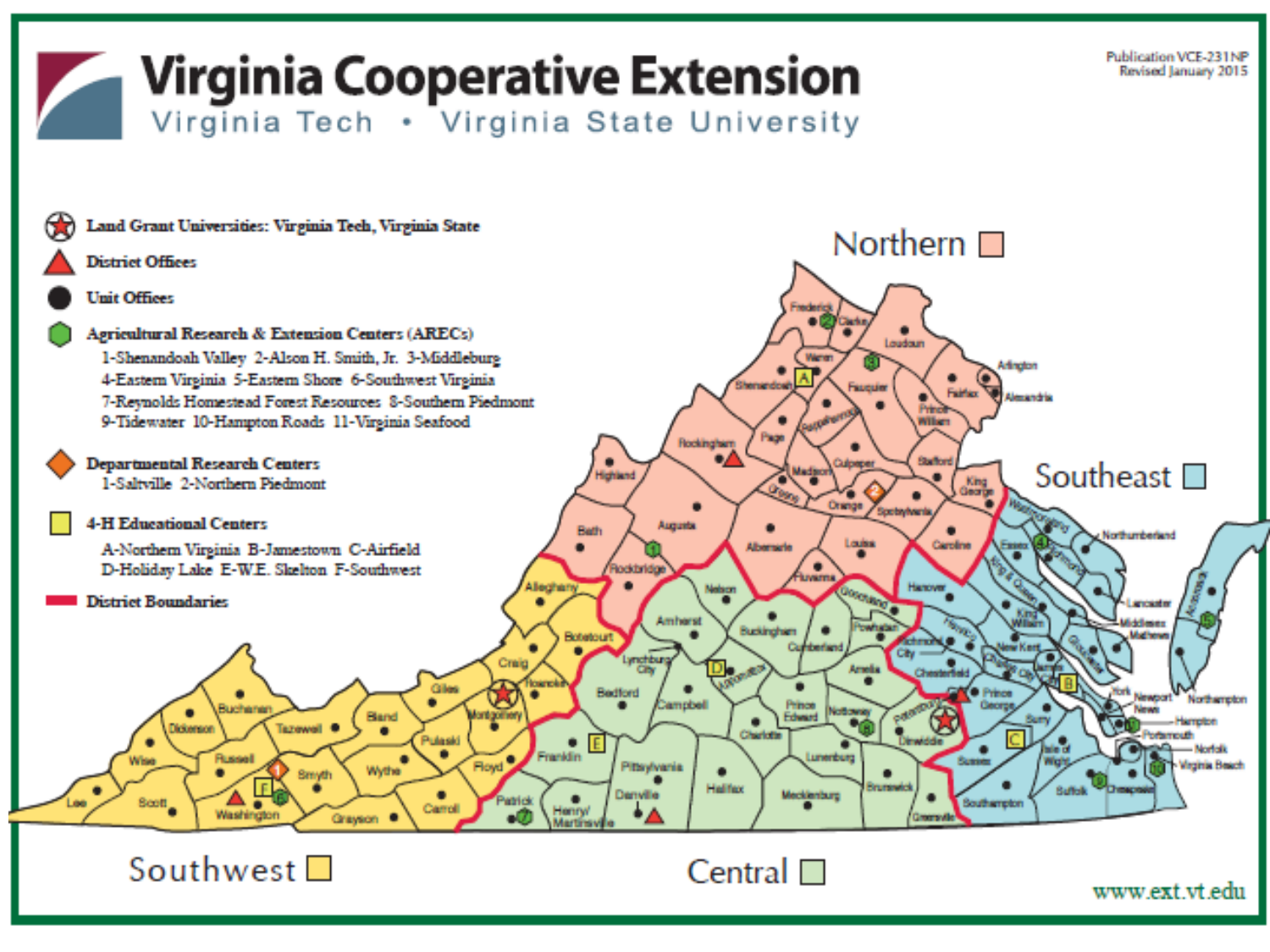### Mission & Vision of VCE

VCE is an educational outreach program bringing resources of Virginia's land-grant universities to the people of the commonwealth

Extension is committed to providing access to unbiased, scientific information related to locally defined issues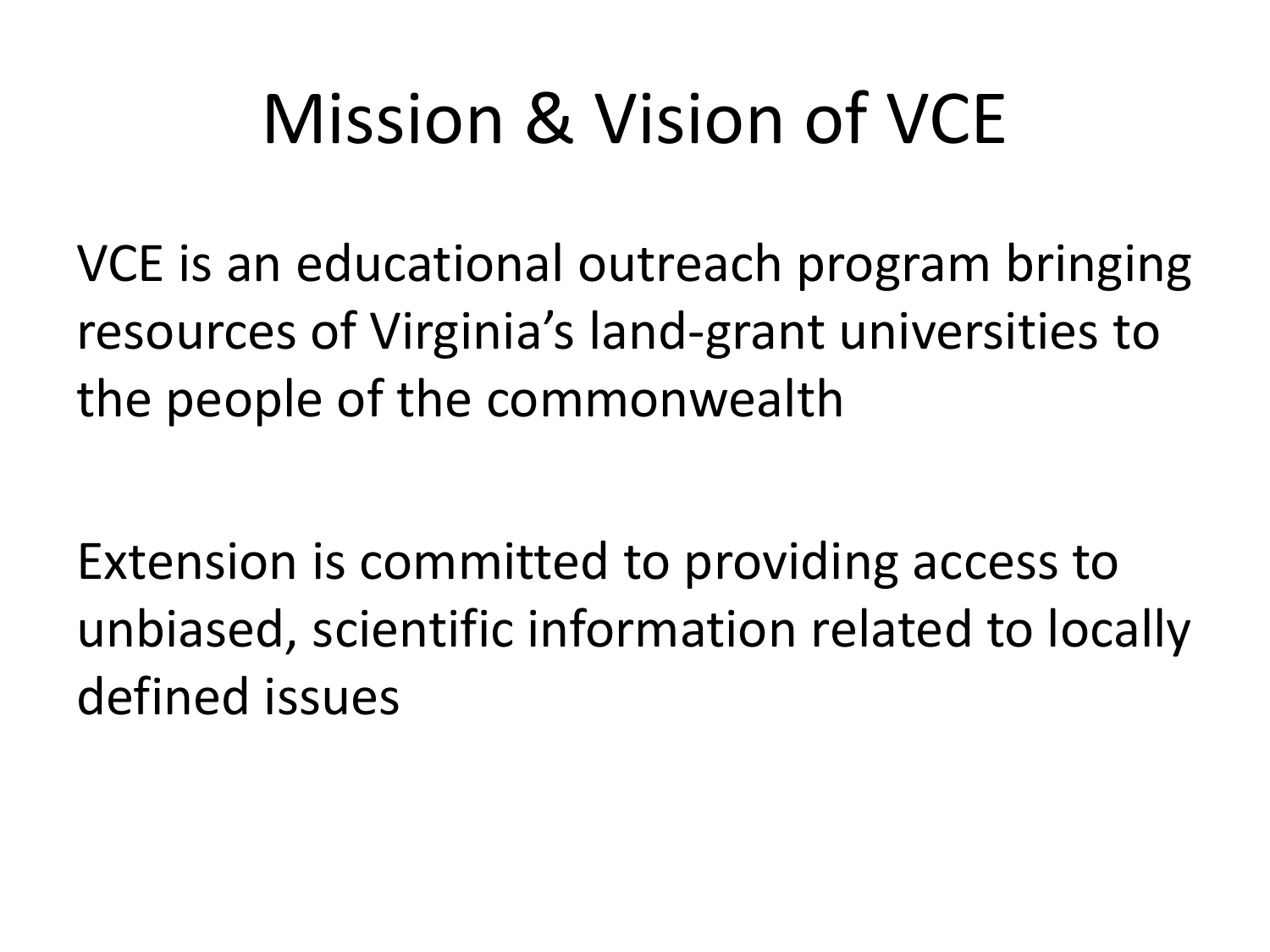### Master Gardener Program

Extension Master Gardeners are trained volunteer educators who work within their local communities to encourage and promote environmentally sound horticulture practices through sustainable landscape management

Hanover Master Gardener classes started in 1982, educating more than 500 students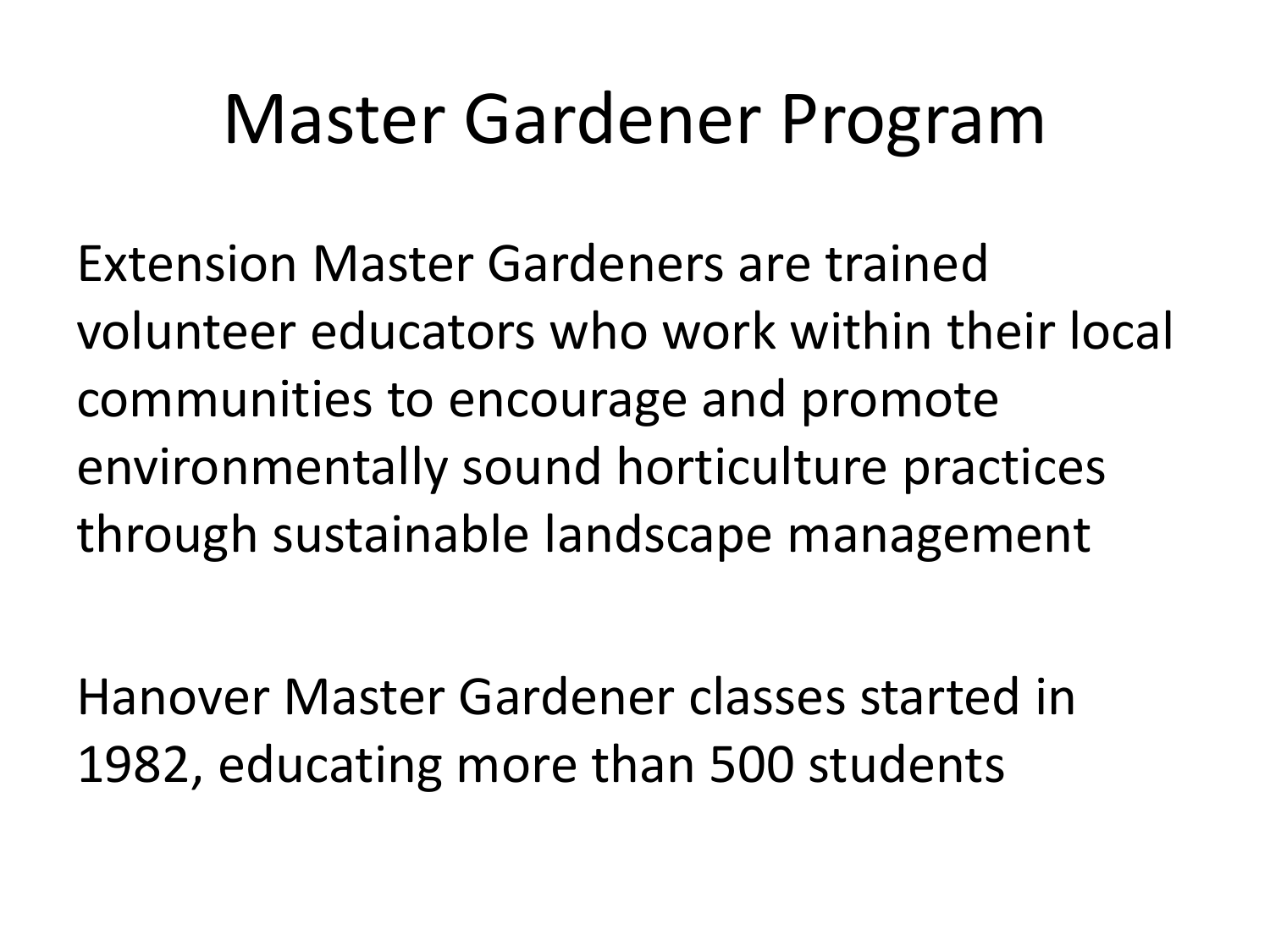### Hanover Master Gardener Association Established in 1988

- Create an annual plan of work; Board of Directors
- Promote VCE approved projects
- Grants to schools and community organizations
- Organize and staff a help desk providing answers to home gardening questions
- Promotes community education
	- Home Gardening Series
	- Speakers Bureau
	- Plant Clinics
	- Youth activities
	- Trips and tours
- Automatically enrolled in HMGA during your year of training
- Dues \$10 per year
- Do not have to be a member to maintain Master Gardener status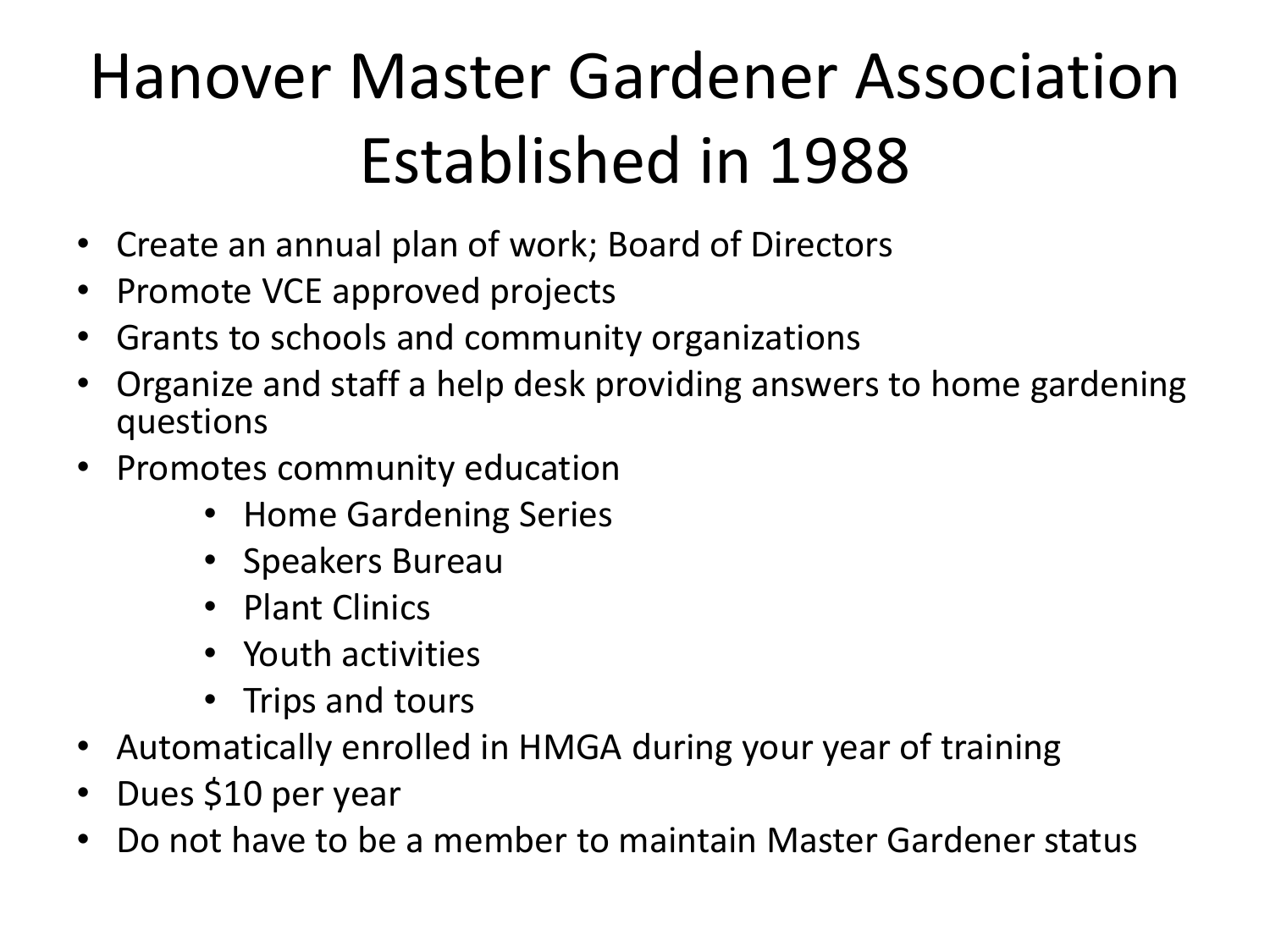### Stats from 2018 HMGA Annual Report

- 75 active Master Gardeners
- Logged 4,609 volunteer hours
- Made 9,309 public contacts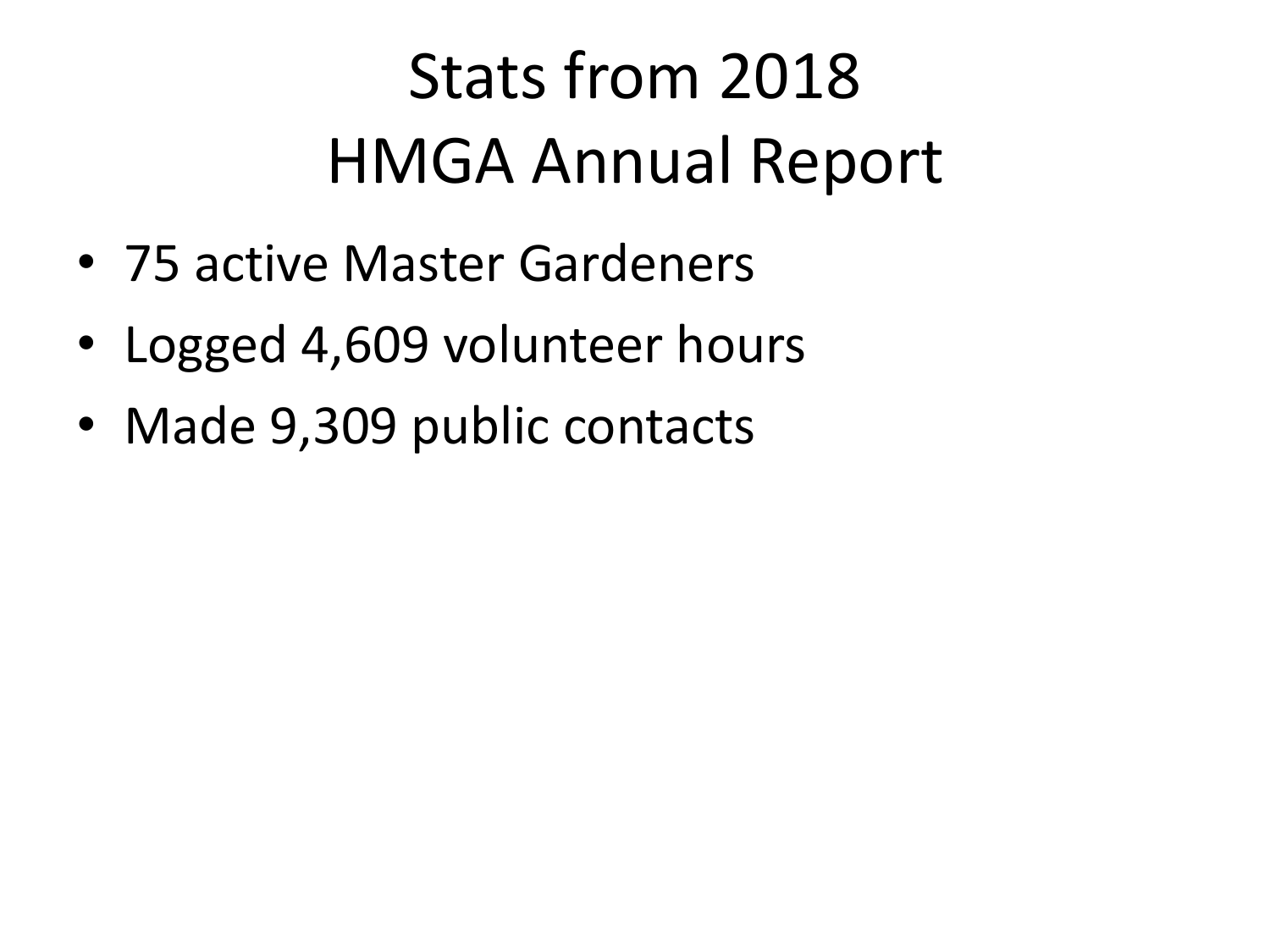### HMGA Meetings

- 4 Association meetings a year
- 4 Member led meetings a year
- Monthly Board of Directors third Monday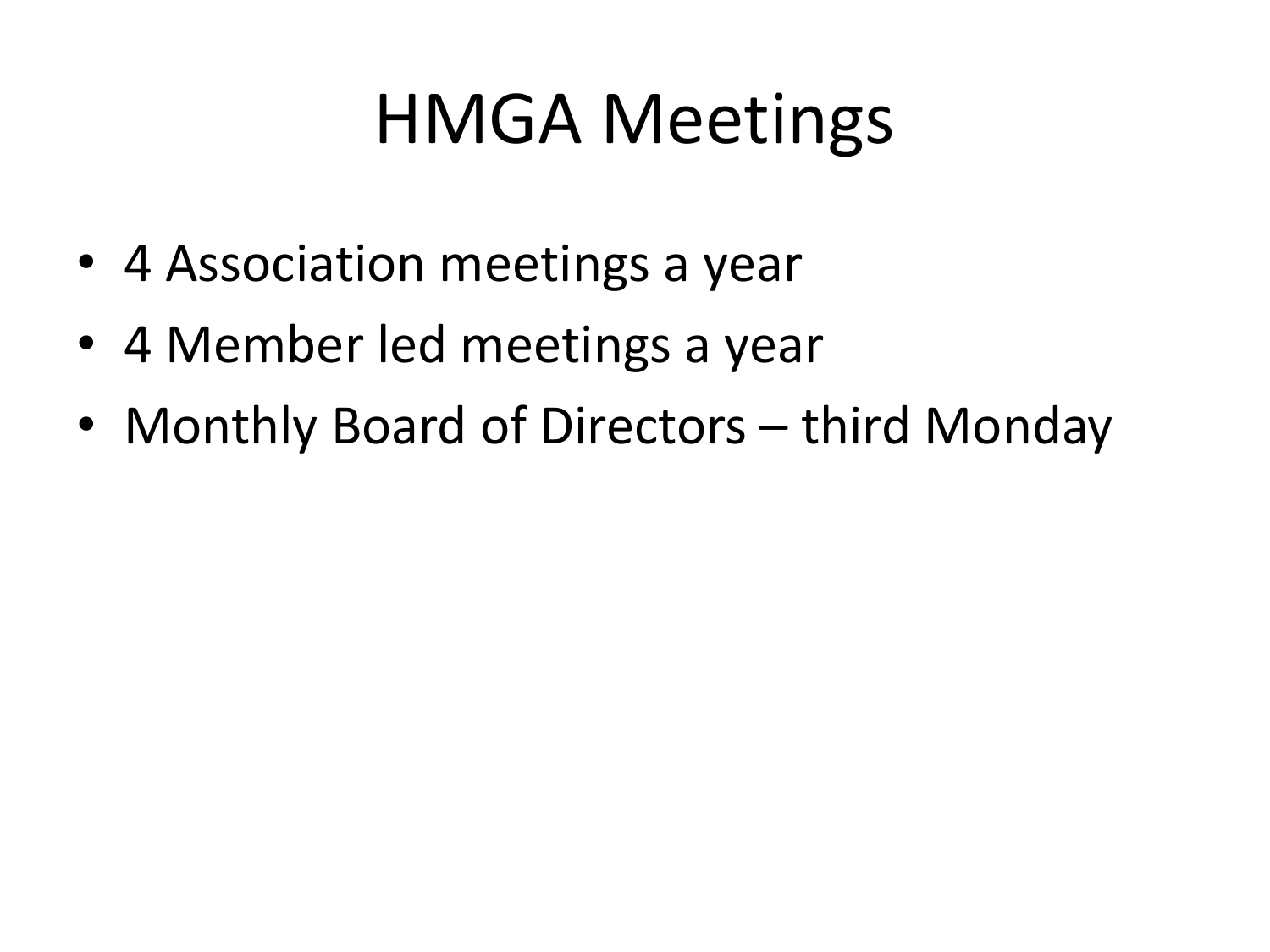### Websites for Resources

- ext.vt.edu
- ext.vsu.edu
- Use any website that ends in edu/org
- hanovermastergardeners.org
	- Available to the public
	- Members Only Site
- Volunteer Management System VMS
- Virginia Master Gardener Association
- Master Gardener College